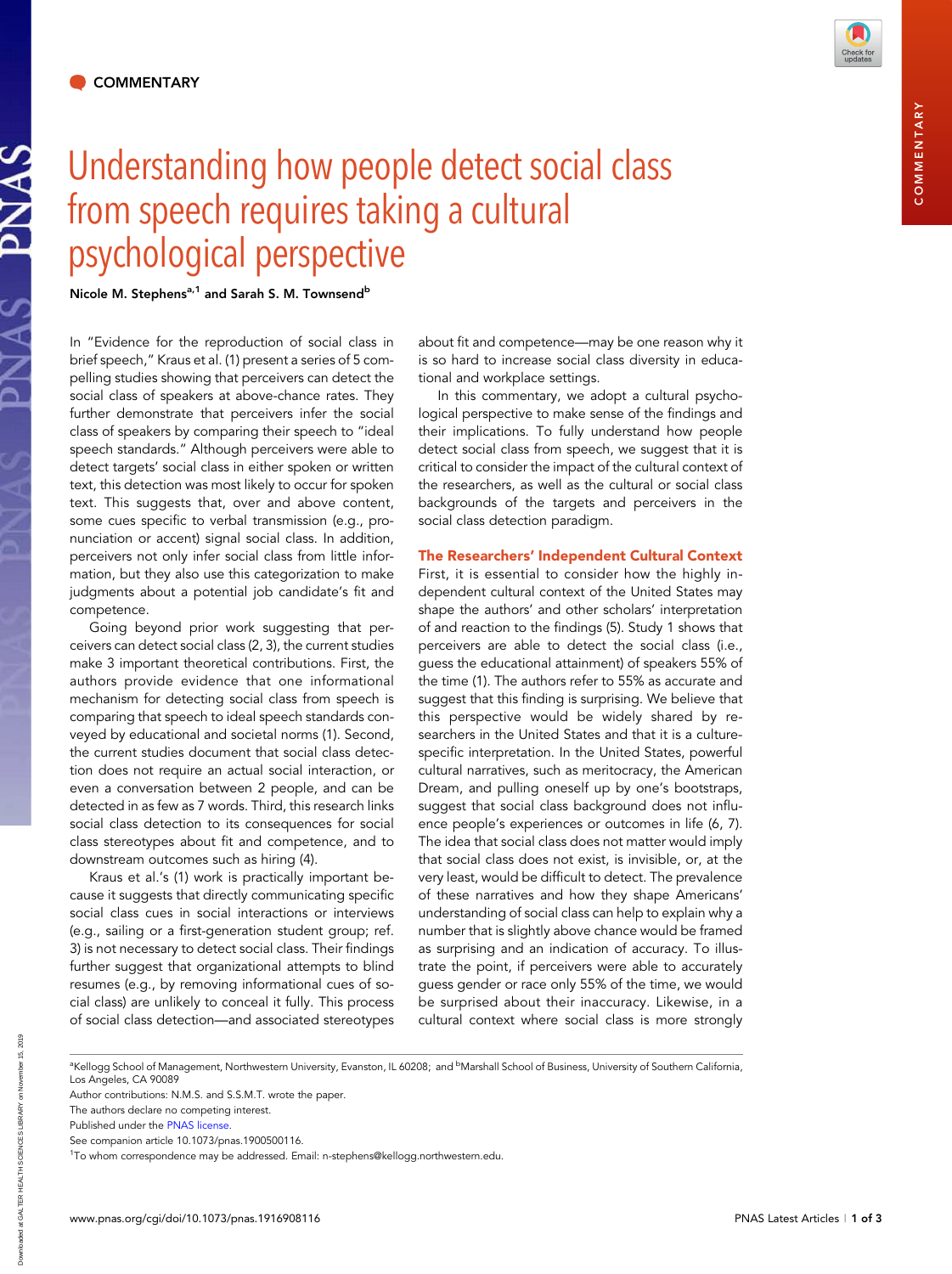institutionalized and accepted as a meaningful social category (e.g., India), researchers might also interpret a 55% rate of detection as surprisingly inaccurate. Of course, considering how scholars' cultural contexts shape the framing of results does not imply the findings are any less important. On the contrary, considering how researchers from other cultural contexts may frame the results suggests additional implications of the present work.

## The Perceivers' and Speakers' Cultural Backgrounds

Second, we suggest that it is important to consider how various intersecting cultural factors shape how perceivers interpret the social class of others. We propose that the process of social class detection hinges on not only what content is communicated in the speech but also how culture shapes the process of making sense of that information (8). A range of cultural factors likely influence this process, such as the social class of the perceiver and target, as well as the mainstream and local cultural standards that people may use to evaluate speech. Below, we suggest some specific questions that future research should consider to more deeply explore how culture shapes this process of social class detection.

How Does Social Class Shape Accuracy? One important question is how the perceiver and target social classes shape accuracy in the detection of a target's social class. We could conceptualize accuracy in terms of the target's social class (that is, Is it easier to detect higher vs. lower social class targets?), the perceiver's social class (that is, Are higher versus lower social class individuals better at detecting social class?), or their interaction (that is, Are higher versus lower social class individuals better at detecting the social class of higher- versus lower-class targets?). Future research should examine the systematic patterns involved in the judgments that perceivers make, and whether and how those judgments are informed by perceiver and target social classes.

Examining these patterns of accuracy may help us not only to better understand the process of social class detection but also to reveal how people learn or improve their detection over time and the purpose that this detection serves. For example, if future research were to find that higher (vs. lower) social class individuals are more accurate in detecting others' social class, we might then examine the reason for this, which would give us insight into the function of accurate social class detection. One possibility is that higher social class individuals learn the codes or rules to detect social class through an educational system that teaches them the "right" or ideal standard for how to speak. Higher social class individuals might become especially aware of and attuned to the signals of social class, given their frequent role as institutional gatekeepers, who often decide whom to admit or offer opportunities.

Do People Use a Local or Mainstream Standard for Speech? A second important question is how people's own cultural backgrounds shape the standard they use to detect social class in speech. In particular, when perceivers process speech, how does their own social class—and accompanying cultural norms for speech—shape how they interpret social class? One possibility is that everyone—irrespective of their own social class—interprets the same speech cues as indicators of high versus low social class. For example, one might compare speech to the ideal standard and ask, "Does she pronounce that word in the right way?"

## In "Evidence for the reproduction of social class in brief speech," Kraus et al. present a series of 5 compelling studies showing that perceivers can detect the social class of speakers at above-chance rates.

The authors do indeed find some evidence that comparison to this ideal standard helps to explain how people infer social class from speech. Evidence supporting the ideal standard might imply that higher-class people have the power to institutionally promote their own standards for ideal speech more broadly through a shared educational system (9, 10).

Another complementary possibility is that perceivers might also evaluate the degree to which a speaker adheres to their local social class norms. For example, people might judge the correctness of speech based on their own local experience and what sounds "right" or normative in their own context. The authors do not explore this possibility in their study (1), but it is a process that researchers could explore in the future. If people were to use their own local standards, this might imply that parents and teachers in local social class contexts play an important role in defining what is appropriate and normative in that particular context (10). That is, people may have their own cultural codes that they consider and value as normative, appropriate, and adaptive in their local social class context. Future research should consider the relative role of each of these processes and disentangle when people might evaluate speech by comparing it to their own speech (a local standard), or by comparing it to a broader, mainstream standard that is shared across social classes (a mainstream standard).

In sum, the current research represents an important first step toward understanding how people detect the social class of speakers. Taking a cultural psychological perspective, we suggest that it is critical to consider the impact of cultural context in shaping how scholars interpret the accuracy or inaccuracy of social class detection. We further suggest that future research should explore a wide range of cultural factors that likely inform how people interpret and respond to others' speech. Beyond the 2 questions posed above, research might also explore how social class intersections with race, gender, and other social group memberships might impact the process of social class detection. Extending and deepening our understanding of social class detection will help us to better understand how American society reproduces inequality, as well as how we can begin to reduce it.

5 H. Markus, A. Conner, Clash!: 8 Cultural Conflicts that Make Us Who We Are (Penguin Group, 2013).

<sup>1</sup> M. W. Kraus, B. Torrez, J. W. Park, F. Ghayebi, Evidence for the reproduction of social class in brief speech. Proc. Natl. Acad. Sci. U.S.A., 10.1073/ pnas.1900500116 (2019).

<sup>2</sup> M. W. Kraus, D. Keltner, Signs of socioeconomic status: A thin-slicing approach. Psychol. Sci. 20, 99–106 (2009).

<sup>3</sup> L. A. Rivera, Pedigree: How Elite Students Get Elite Jobs (Princeton University Press, 2015).

<sup>4</sup> G. L. Croizet, T. Claire, Extending the concept of stereotype threat to social class: The intellectual underperformance of students from low socioeconomic backgrounds. Pers. Soc. Psychol. Bull. 24, 588–594 (1998).